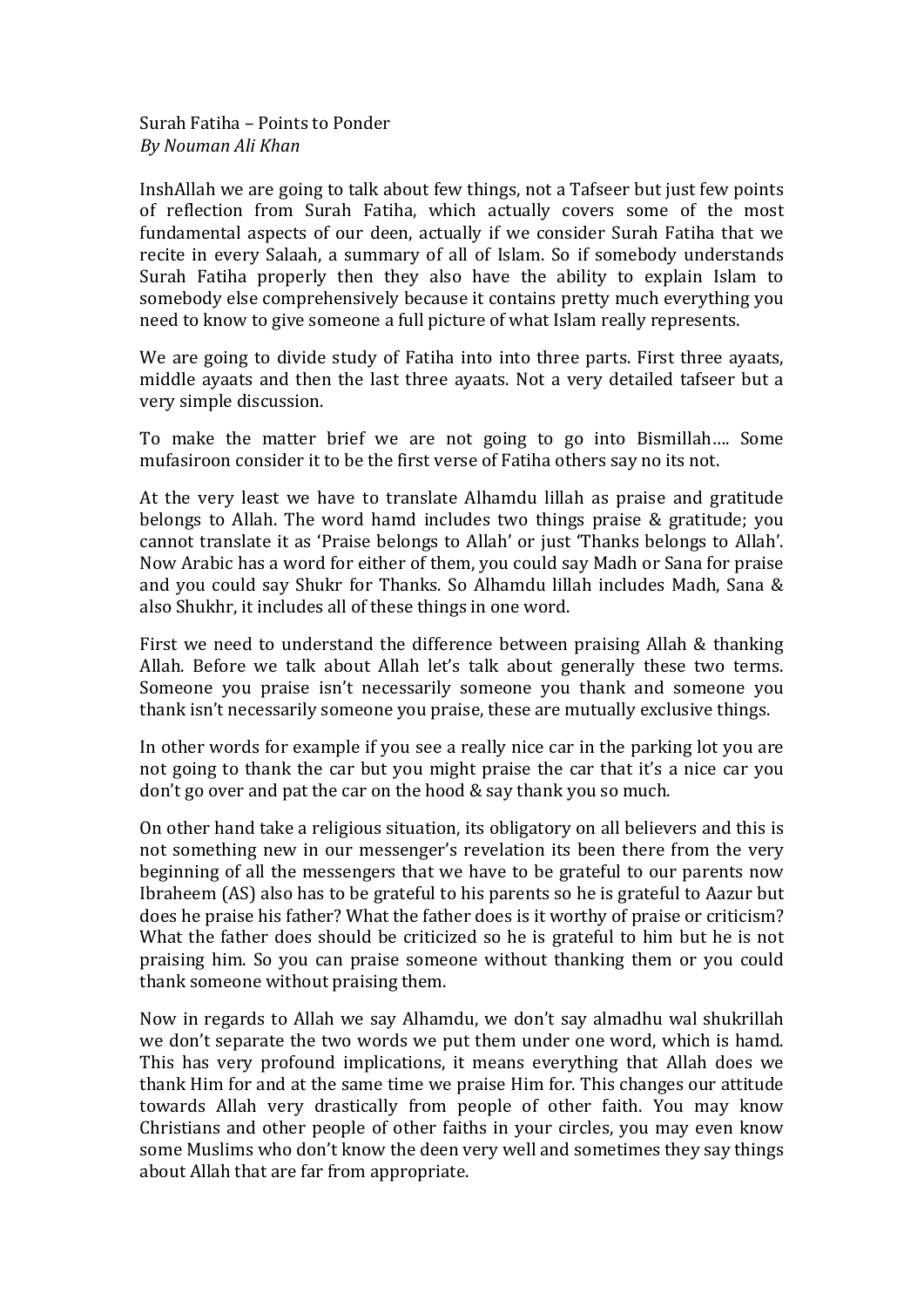Have you ever heard things like if God is so great, how come there is so much war, how come so much hunger, famine, disease, chaos in the world, where is God when all of this is going on? I was on a flight back from Las-Vegas; there was a Quran conference, I swear :) and next to me was an old Jewish couple, they are holocaust survivors. He sees me reading Quran and the old man says to me why don't you read this to me, recite it to me. It's a really long flight so we are talking halfway through yeah we believe in God too we also have faith and half an hour into conversation yeah I don't really believe in God so I'm like what? You started half an hour ago saying you have faith too, he said where was God when the holocaust happened? In other words they are kind of in a conflict on other hand how can we believe if this & this happened.

Our first response whether we understand it or not, is that we praise Allah for everything he does and we thank Allah for everything he does. We may not understand the larger plan or wisdom in it but we need to have this attitude. Many a times you may have heard this parable that parent is giving medicine to a child. The medicine tastes bad to a child but the mother is still going to give it and when the child understand better the child will praise as well as thank but at that moment child is complaining cause he doesn't understand what else is going on. There are two worlds at work, the seen & the unseen and we see one world and start complaining and because Allah sees both of them and His plan is in conjunction with both of them whatever He does, we thank Him for and praise Him for.

Another wonderful thing about beginning of Fatiha, the hadith tells us that Allah has 99 names, but we don't say Alhamdu lil *Malik*, Alhamdu lil *Khalik*, Alhamdu ur *Raheem*, Alhamdu lil *Hakeem*, praise & gratitude belongs to the Wise, the Knowledgeable, the Powerful, the Creator we don't use any of those names. In Fatiha we specifically use Allah and there is profound benefit in that. The benefit is if we thank and praise Allah only for being khalik then the only thing you are appreciating is that he created, if you thank/praise Him only for being Wise then the only thing you are appreciating is that he is Wise or if you only do it for His Mercy then that is the only thing you are being thankful for. Alhamdu lillah covers all.

The other thing that is really interesting and unique about language of the Ayaa, the way it's structured, what is the difference between saying 'Praise belongs to Allah' vs 'We praise or we are grateful to Allah'. The difference between these is very profound, when we say 'We praise Allah' we have not always been around or will not always be around but the praise of Allah has always been around and will always be around. When I say 'We praise Allah or I praise Allah' I didn't talk about the rock, tree, sky, earth & everything else that praises Allah. I only talked about myself but when we say 'Praise/Gratitude belongs to Allah' it means for all times, all places, all instances of that praise belong to Allah whether we count it or not, whether we do hamd or not, its independent of us. This is Allah's introduction to Himself in the Fatiha and the very next thing Allah uses is Rab. This is heart of the matter. Rab in English translation is commonly translated as Lord. The classical Arabic meaning include a few things, the one who owns, the one has complete control  $&$  authority over something, in charge of complete taking care of something, the one who gives gifts and most importantly the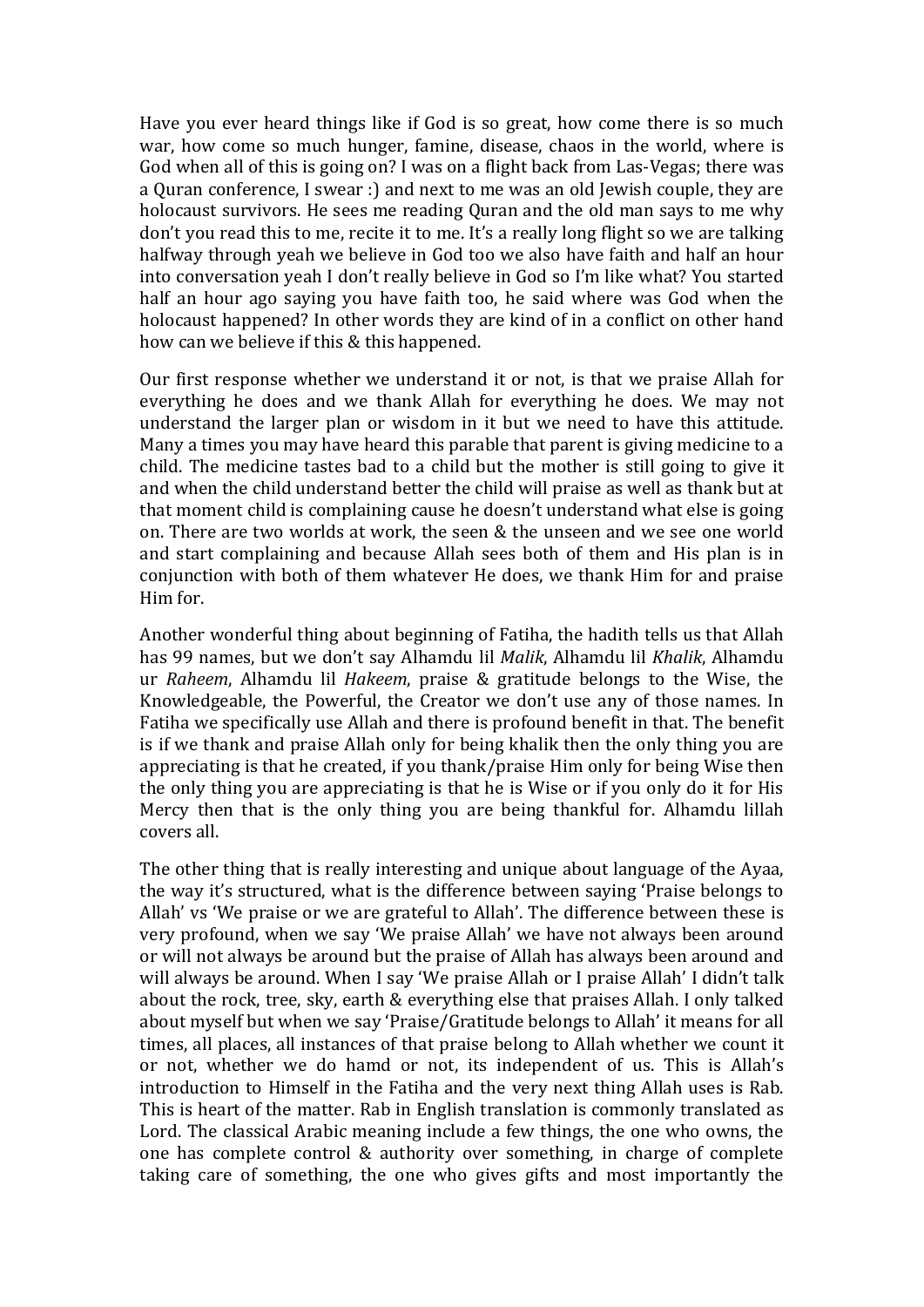master. The word Lord is not used as much in common English language, the closest word in english to Rab is master because Rab was used for the owner of a slave. What do we call someone who owns a slave? Master. So in Arabic a slave is called 'abd' and Master is called 'rab'. If Allah is telling is he is Rab then what does it makes us immediately? It makes us a slave. So first Allah introduces us how we should be grateful to Him and how praise worthy He is. Now you should know that there is a relationship between you and Him, he takes the role of Master, we take the role of slave. Couple of important pointers that no Muslim should ever forget, there is a difference between someone who worships and some who is a slave. The difference between a slave & worshipper: We were just praying Taraweeh; that is an act of worship. Christians do worship on Sunday; Jews do worship on Saturday. Hindus do worship at their temple. Different religions have different forms of worship. What is the difference between someone who is worshipping  $&$  someone who is a slave? Worship happens at certain time, fasting is act of worship, Hajj is an act of worship but slavery is not specified by a time and is not limited to an act. Worship is limited to an act. A slave is a slave all the time, he is not a slave from 9 to 5 or between the prayers or right at the time of prayer. So Allah is not only demanding that we worship but also become His slave. When sleeping, wakes up, in masjid, in Ramadan and when eid he is a slave.

Slavery is different from service (servant in English comes from service), some people translate it as servant of Allah but there is a difference. You provide service at a company, accountant, engineer, and programmer. In return you expect a paycheck. A service is an agreement in which both parties own something, you owe the work and they owe the money. A service is also limited; once you serve as accountant they cannot tell you to wash the windows unless the economy is really bad. If they do you'll say this is not part of my service contract, this is beyond my job.

A slave doesn't have a job description; a slave job description is 'whatever the master says' as opposed to servant there are certain things he does and everything else he is free. Allah declares himself rab  $&$  then rabbil aalameen, master of nations, people and generations of the world. Master  $&$  slave are ugly words in English, in human history and also particularly in American history these don't bring back fun memories, these are ugly things to remember. And whenever you think of a master do you think a slave loves their master or hates their master? In human history a slave hates their master. If you give slave a choice they'll prefer to be free, another thing they usually doesn't praise their master usually they don't thank their master.

Before Allah told us he is our master, he told us first Alhamdu lillah. Praise came first, in other words its because you are so grateful to Allah and you have to praise Allah so much that naturally you want to become His slave. This is a different kind of slavery something that begins with hamd, no other slavery begins with hamd, no other slavery is voluntary, half way down the ayaat we volunteer ourselves as slaves 'You alone we worship...' Allah doesn't say become slaves, we say we worship, we enslave ourselves, we give ourselves in. Notice nobody ever applies for a job to become a slave, nobody ever says I make a really good slave, I'm really good at taking beatings, I love living in a shack in the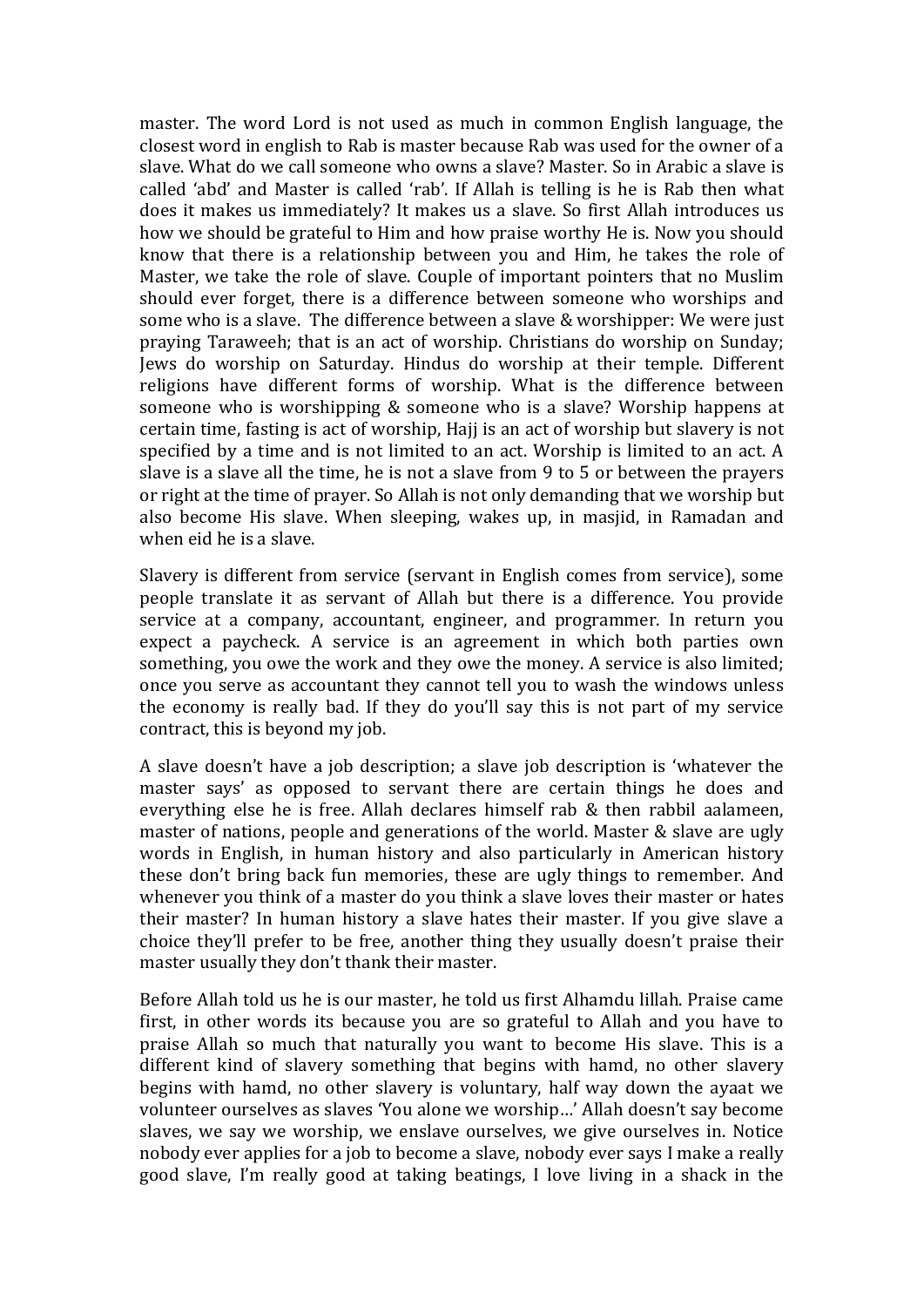backyard etc. Nobody wants to be a slave but when it comes to Allah we declare in Fatiha that we actually want to be His slave.

Now another thing that you never associate with a master is mercy. A master is usually associated with oppression, forcing things on you, punishing if you disobey him but Allah describes Himself Arrahmani arraheem. Two words for mercy. Now the common translation given is the Beneficent, the Merciful but I'm going to give you a down to earth translation cause you don't use the word beneficent in everyday English so you don't probably connect with that word easily. 

Arrahman means someone who is being extremely merciful right now, unimaginably, extremely merciful. Now when you say about someone being merciful they may not be engaged in mercy right now they may be merciful but not necessarily right now. When you say this is a nice guy that doesn't necessarily means he's being nice right now but when you say Arrahman what does it mean? that not only Allah is extremely merciful but that His mercy is being executed immediately. Arraheem means someone who has always been and will always be merciful. Arrahman takes care of our immediate need for mercy and Arraheem takes care of our future need for mercy. Both of them are covered in these two words and these two words are incredibly powerful in depicting Allah's mercy. Between these two words lies this understanding that we will never understand how merciful Allah is, we won't. Now let me tell you something about us as master. You own a car; a thousand years ago somebody was master of a goat or his or her cow. The cow stops giving milk what does the master have a right to do? As a master you can do anything, slaughter it if goat stops giving milk, as master of laptop if it stops working you can slam it on the floor or whatever. If you own something and it has a job to do, when it doesn't do its job then you have the full right to do anything with it.

We acknowledge that we are property belonging to Allah and we also have a task/job to do because if you are the slave then your job is whatever the master says. What if we never figured out what the master says or never cared? and we live life thinking that we are free. Does the master have the right to do away with us? Absolutely. If you disappoint the master once he has that right. Now imagine how many times you  $&$  I disappoint Allah and how many times humanity disappoints Allah, does he let it slide? Does He keep letting it go? Unimaginable how merciful he is being (Arrahmani arraheem) to us even though He is the master. You see the placement of those words? It puts us in an incredibly grateful position. You want to go back and say Alhamdu llilah again cause now we are grateful for His exceeding mercy that he doesn't punish us. By the way even though you learn His commandments e.g. don't lie whenever you do lie does lighting strike from the sky and cut your tongue off? You get to talk again don't you, whenever you steel there is no axe flying to chop your hand off, you could steel again, cheat again, oppress again and the more people do that and nothing happens you know what they do? They get more brave, if somebody cuts a stop sign first time they do it they are looking all over, second time look around little, third time they get more brave, they think its ok this is an ok neighborhood. And if they get caught at that time they are in shock how could this ever have happened. This is exactly the attitude of human being with Allah. Allah lets him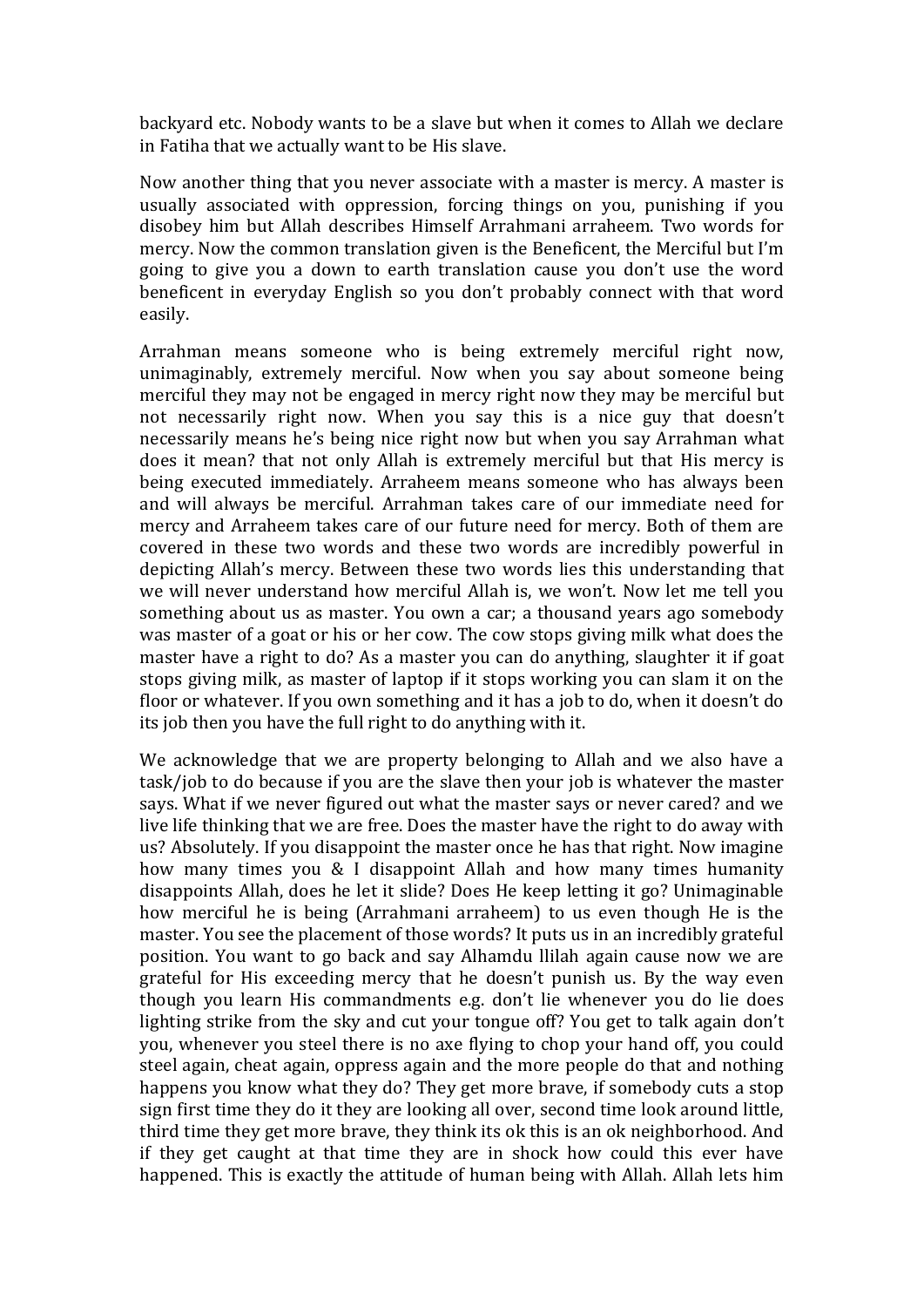go out of mercy, he thinks Allah lets him go cause He didn't see or nobody is watching, we are not on camera, there is no surveillance or record but when Allah does catch, he is in shock how could have this happened, how did I become such a criminal, how did I let it go so far.

And then this is the part that I really want to emphasize and the rest would be brief. Maliki vawmi addeen, what is the polar opposite of mercy? Its punishment. If you could say mercy is at the positive end and punishment is at the negative end, what's at zero? Justice. You would think Allah told us about His mercy what else he is going to tell us about? His punishment. But in fact he tells us about His justice. Master of Day of Judgment when everybody gets what they deserve. From this we learn a profound lesson you don't have to fear the punishment of Allah; you have to fear the justice of Allah. If Allah's justice begins there is no difference between that and punishment. Allah offcourse does not punish unless there is a right to do so. So if justice begins it means mercy has ended, Mercy is Allah doesn't do justice to you; he lets it slide but justice is everything you did get counted & audited. This is explained in the Quran elsewhere I'll give you a brief reference to it, you know people are given book in their right hand on the day of Judgment now just because the book is in your right hand doesn't mean you are done with the testing; now you have to present your book so now you think you are going to be nervous when you are about to present your book? You know when you are taking your test in class, some teacher likes to grade the test in the classroom in front of you, what happens to the student at that time? They are nervous. So now that idea, the book is to be presented before the angels, they have to open it up, you feel good because it's in your right hand, you have definitely failed if it's in your left hand. Now Allah out of mercy he says 'He will be given an easy audit' in other words not everything will be checked, the angels will go easy on this guy, he is about to present page  $25$  they'll be No No No we had enough you can go and when he gets to the other side he is incredibly happy because he passed, he graduated so he starts reciting and this occurs in another place in the Ouran 'when he gets to the other side what does he say O read my book, look I graduated what did you get?' the point I'm trying to make is we fear Allah's justice, the messenger (saws) told us 'The one who is asked even once it's like they've been destroyed already' The angels comes to you and what were you doing on November  $30<sup>th</sup>$  outside the AMT theatre at 3PM, what was that over there, one little question, that's enough. If the questioning begins we are done for. We beg Allah, this is a hadith of the prophet 'O Allah give us an easy accounting & reckoning in which we benefit from Allah's mercy and we stay away from Allah's justice' Allah's justice is for the wrong doers, Allah's mercy is for the believers. May we be included from them inshAllah.

Then after you understand these few things about Allah you understand one more thing there that is very important for theological purposes  $&$  students of philosophy. Now a day when our kids go to college its mandatory for them to take at least one philosophy course and guess where the emaan gets messed up? That one philosophy course. These professors their whole idea of being intellectual nowadays is to be agnostic. In other words I don't believe there is a God I don't believe there is no God I'm just not sure that's what makes me really smart. It's the stupidest thing I've ever heard but that's the academic culture today. Agnosticism is considered a high intellectual place and intellectuals that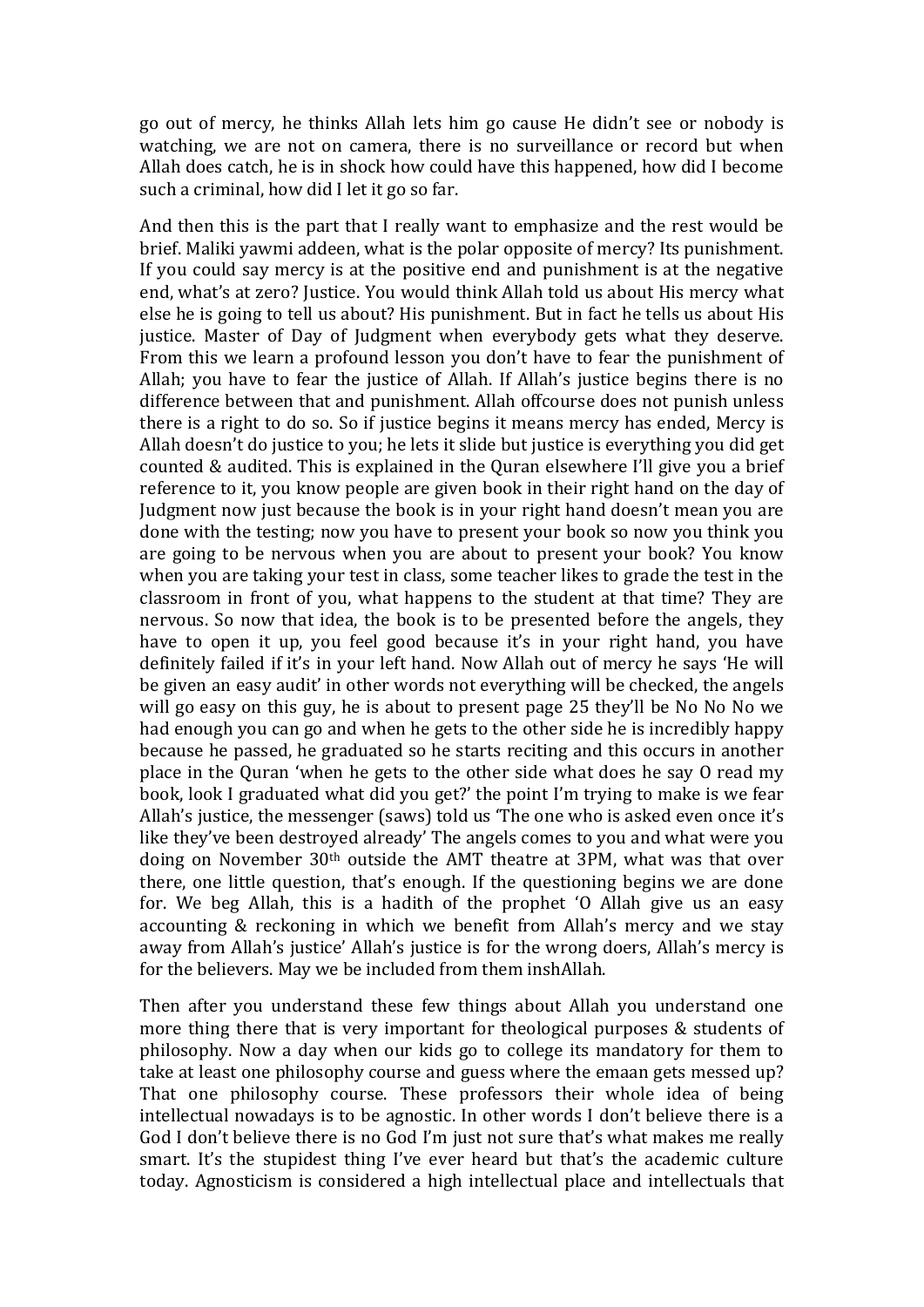have faith they consider them biased, they call it faith biased; I call it truth biased, right. Here is what I want to share with you that are really important for you to understand when you talk to other Muslims or Non Muslims about deen and Allah. It is impossible to believe in God without believing in an afterlife. If somebody says they believe in God but they don't believe in an afterlife that's impossible then what they are basically saying is they don't believe in God at all. These two things are connected you can't separate them. So I want to show you what the connection between these two things is, why are they inseparable from each other, the belief in  $God & belief$  in afterlife, why are these two things connected? If anybody believes in a God, then they have to believe that He is perfect in every way, He's got the best names, best attributes and he is flawless if you give any flaw to God, He's not God anymore, if you say anything imperfect about God then you believe in less than God and among His most perfect name is He's Just, isn't He? One of the attributes of perfection. So if we believe in God He has to be just that is necessary condition of believing in perfection of Allah. We believe Allah created this world and in this world is their justice or injustice? There is injustice; there are criminals who get away with it. There are innocent who get punished and people live their whole lives like that. There are people who do so much good  $&$  the only thing they get in return is the death penalty and there are people who do so much bad  $&$  they live the life of Kings, they kill and get away with it. If one person kills another person what is the most you can do to them? Kill them, if one person kills a hundred people, what's justice what should you do to this one person? What's the most you can do, how many times you are going to kill him? Once, is that justice? He paid for one life, he didn't pay for  $100$  lives, is that justice? No. And this guy might be a loner and the one he killed was supporting an entire family even if you kill him is that still justice? Was more damaged caused by that loss of life than this loss of life. Even if it is one for more it may not be just. Justice is a very tricky thing so the question that comes in the mind of an atheist is if God is perfect how come there is what? Injustice; because He created it so everything should be just.

Now the answer to that is very simple, I started by saying how many types of realities are there? The world of the unseen & world of seen. This is the seen world. Those of you who are in accounting you understand debit & credit. This is the world of debit; some debit some credit you know when the books are going to be balanced? Day of judgment; when justice is absolutely served. When one guy killed a hundred he pays for how many? He pays for a hundred, here he can't pay for a hundred but there he can pay for a hundred. In other words believing in a perfect God, as we do, necessitates that Allah executes justice that justice comes not in this life but in the next life. Believing in a God demands we believe He is perfect, believing He is perfect demands that we believe in justice, believing in justice demands that we believe in an afterlife. All these things are connected. Some basic lessons of Al-Fatiha for a crime to be punished and good deeds to be rewarded, isn't that justice? Good should be rewarded and bad should be punished. Who decides good and who decides what's bad? Before we get to that answer from Fatiha I want you to think about this, human society from its beginning has been in conflict there has been a fight between men & women, I'll give you a simplest version of it, I used to teach in an Islamic school, boys  $&$  girls in six grade half the class are boys the other half are girls and we can't give them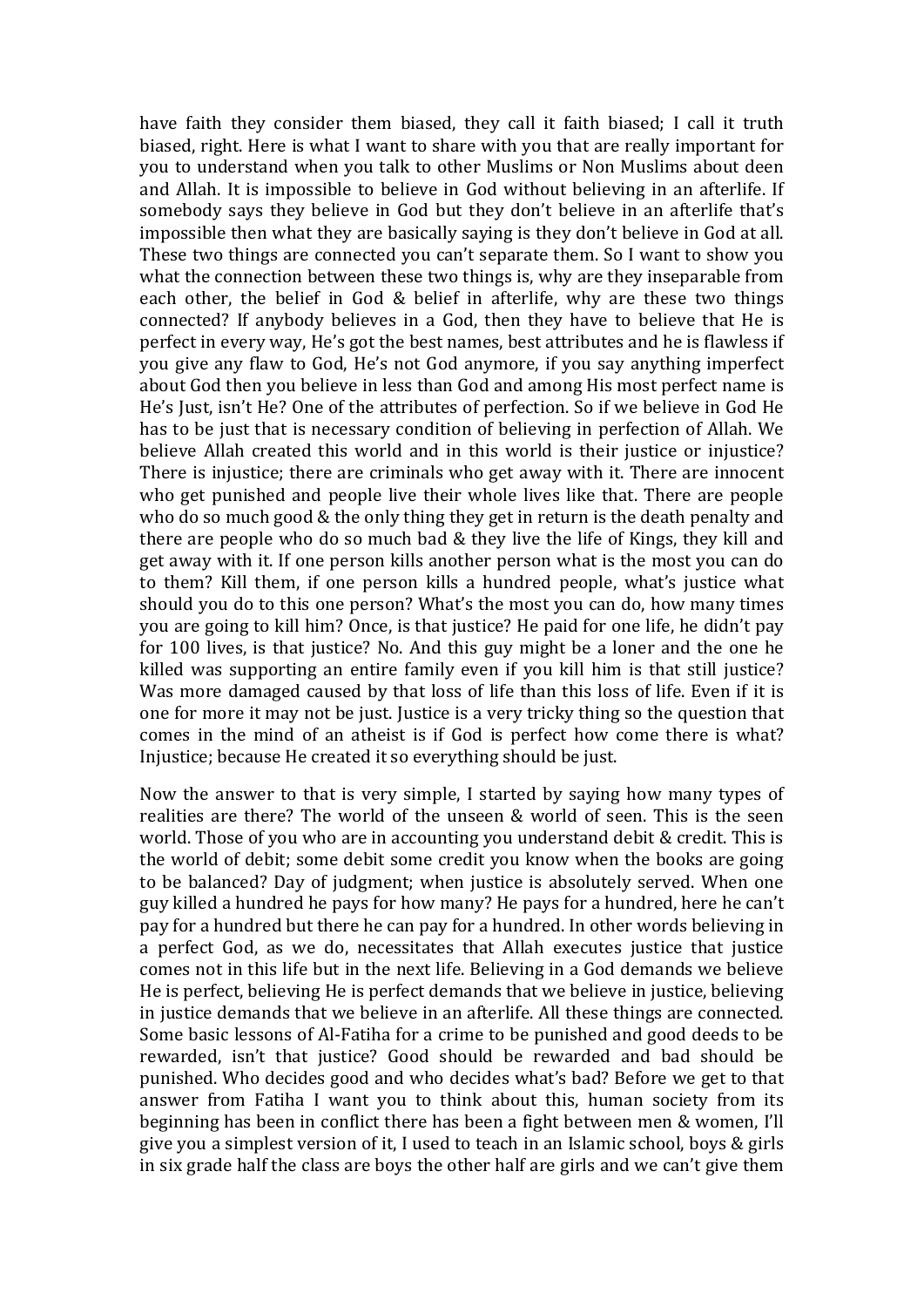recess together so some days boys have recess other days girls have recess so I said in the class look we only have five weekdays how about we give 3 days to one group and 2 days to the other group and I'll let the girls decide who gets 3 days and who gets 2 days, guess what they decided? Girls. Then I said ok let the boys decides who get 3 and who gets 2, what did the boys decide? Boys. I'm putting the problem very simply to you when there is a conflict between man and woman what is man capable of fighting with only? Himself. What is the woman capable of fighting with? Herself. Lets put in contemporary terms you go to divorce court, the husband and the wife is there the judge is a woman, who does she feel bad for more? The woman starts sympathizing with the woman. If judge is a man who recently got divorced and he is a judge whom is he going to side with? He is going side with the man. You understand? Human beings have biases in the end the judge is going to be man or woman. You want to decide what are the rights of men, what are the rights of women, what are the obligations of men & women, how you create justice between men & women, in marriage, in business or in every aspect of social life how do you create justice. Lets let men decide they'll favor men, lets let women decide they'll favor whom? How can we get a judge who is neutral, a neutral judge doesn't side with men or women actually loves, sides & understands both of them perfectly. Who could be that? That could only be Allah, the one who created both of them & knows them better then they know themselves.

Here is another problem; the first was man vs. woman. The second is boss vs. employee in sophisticated terms we call it the problem of capital vs labor. The boss has an employee, he pays him lets say \$200/week and gives him 3 days off in a month, Now the employee wants to get paid more and he also wants more vacation, what does the boss want? He wants to pay him less and wants to give him less vacation. The employee wants to work less  $\&$  gets paid more, the employers want to pay less and get more work out of him. So you have to have a balance between them, now that problem is an ancient problem, back in the day the feudal lord and the farmer today you have GM and the union. It's the same problem. The real question is how do you find justice between these two sides if you let the management decide who will they favor? Management. If you let the worker decide who will they favor? Worker. This is always going to remain a struggle, you have to have a balance between capital and labor; by the way our deen has that. Our deen has that balance between these two conflicts. The first is the social conflict, the second is the economic conflict here is the third conflict the government vs the people. The government says there should be more taxes, more control and the people say what? Less tax. The government says there should be less services provided the people say there should be more services provided. They both are at conflict between each other. So what's the balance between the government and the people? In the end if you have a judge either that judge sides with the government or that judge sides with people. You can't have both. So the third conflict is a political problem. The last problem is Allah created us with clay but he put inside it something else the Ruuh and this clay it feels hunger, thirst, it has desires, it wants to beautify itself, it wants to earn, it has greed, it has all these things but the Ruuh (closest word in English is soul) wants to worship Allah, wants to remember Allah, the soul says keep standing, finish it, the body says go take a break, go drink some water, go eat something,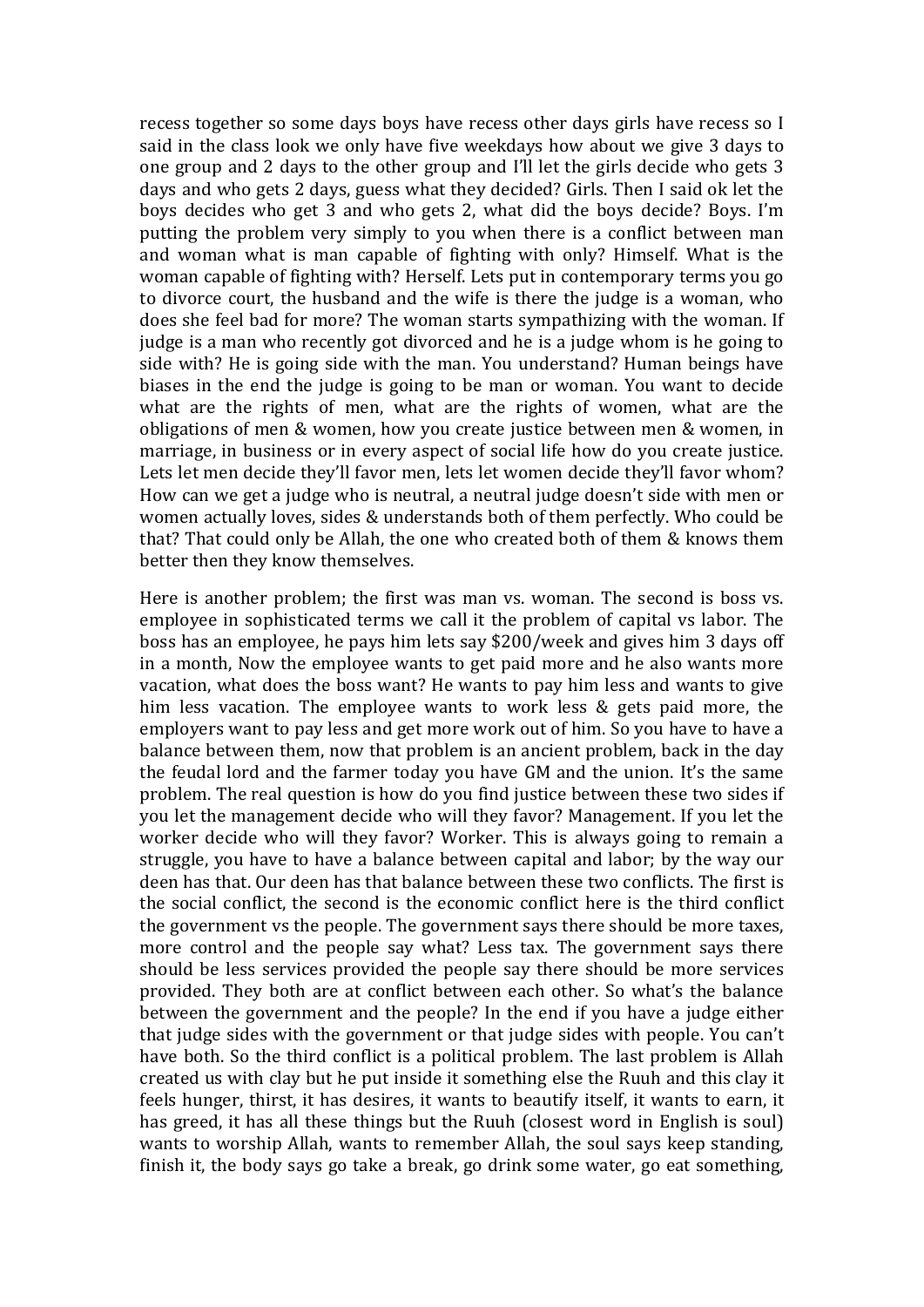the soul says wakeup and come for fajr, the body says stay sleeping. There is another war going on inside every person, the battle between soul and the body. There are some people who only take care of the needs of their body, there are other extremist who only take care of the need of their soul like some monasteries among the Christians, we are not going to get married, we are not going to eat good tasting food, we are going to wear uncomfortable clothes like some brands of ancient Sufism (in Islamic tradition), Suf comes from word 'Saf' which is wool, they used to wear really uncomfortable wool because they did not want to enjoy the pleasures of this life. They only want to keep concerned with their soul so they keep denying their bodies. Now is there a balance that can be reached between these two things? There is but its very difficult you know the Buddhist has his own balance and the Hindu guy has his own balance and the Christians try to figure out their own balance and they end up all in imbalance. Who is the only one who can provide the perfect balance between the body & the soul? The one who created the body & also created the soul. In other words true balance can only come from Allah. These four are basically the entire problem of humanity. When we get to the ayaa '*Guide* us to the straight path' where is this straight path its neither to the left nor to the right and the nation that goes on this path is called the middle nation, Why? Because this path is right down the middle. It doesn't favor men, it doesn't favor women, it doesn't favor government or people, it doesn't favor body or soul it is a balance between all of these things. It's right down the middle so we have to ask Allah for that we make Allah the judge. It's an incredible declaration in the Fatiha, recognition that true justice only comes from Allah; this is the quest for hidaya. A lot of times we think of guidance as something about staying away from certain haram things and that's it, that's what guidance is. Guidance is something so much more something so powerful the stuff we been reciting tonight we finished Bagarah tonight Alhamdullilah and we start Al-Imran the things we've been reciting thus far if the Muslims just understood a speck of what has been recited thus far we would be a different ummah, we would be an entirely different ummah. May Allah make us of those who beg Allah for His guidance and are able to live by that guidance. May Allah make us of those who followed the path who Allah already favored in the past and not make us of those who either they earned rage or went astray.

You know the Fatiha begins Alhamdu lillahi rabbi alAAalameen, Arrahmani arraheem, Maliki yawmi addeen. Those are all ideas, you could call them knowledge, the knowledge that praise belongs to Allah, gratitude belongs to Allah, the knowledge that he is master of the nation and people of the world, the knowledge he is exceeding mercifully, the knowledge that He is master of day of judgment, all of that is knowledge. When we say 'we worship', 'we enslave ourselves', this is not knowledge; this is action. The Surah began with what? Knowledge. And immediately we start talking about action, all of Islam is like that you have to have knowledge and that knowledge better leads you to action, that's all of Islam in Fatiha. Here are two extremes, you know we said it's the middle path right so there is balance between two ingredients knowledge  $\&$ what? Action. That's also part of guidance. But what are two extremes sometimes people have knowledge but they don't have action and sometimes people have action but its not based on any knowledge and this used to be, if you want to look at nations of the past, Bani Israel (Jews) they had knowledge but no action, the